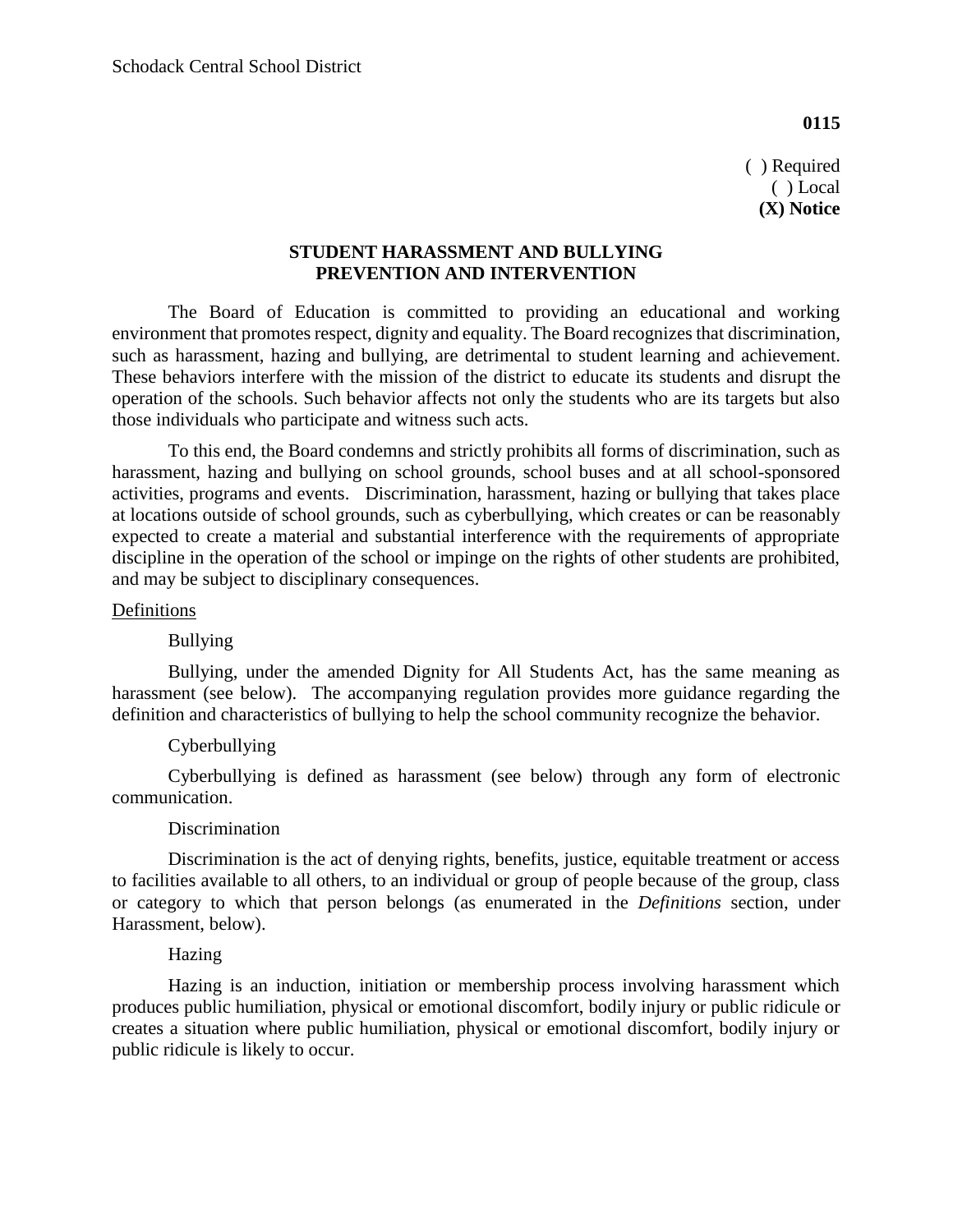#### Harassment

Harassment has been defined in various ways in federal and state law and regulation. The Board recognizes that these definitions are important standards, but the Board's goal is to prevent misbehavior from escalating in order to promote a positive school environment and to limit liability. The Dignity for All Students Act (§§10-18 of Education Law) defines harassment as the creation of a hostile environment by conduct or by threats, intimidation or abuse, including cyberbullying, that (a) has or would have the effect of unreasonably and substantially interfering with a student's educational performance, opportunities or benefits, or mental, emotional or physical well-being; (b) reasonably causes or would reasonably be expected to cause a student to fear for his or her physical safety; (c) reasonably causes or would reasonably be expected to cause physical injury or emotional harm to a student; or (d) occurs off school property and creates or would foreseeably create a risk of substantial disruption within the school environment, where it is foreseeable that the conduct, threats, intimidation or abuse might reach school property. The harassing behavior may be based on any characteristic, including but not limited to a person's actual or perceived:

- $\bullet$  race,
- $\bullet$  color,
- weight,
- national origin,
- $\bullet$  ethnic group,
- religion,
- religious practice,
- disability,
- $\bullet$  sex,
- sexual orientation, or
- gender (including gender identity and expression).

For the purpose of this definition the term "threats, intimidation or abuse" shall include verbal and non-verbal actions.

In some instances, bullying or harassment may constitute a violation of an individual's civil rights. The district is mindful of its responsibilities under the law and in accordance with district policy regarding civil rights protections.

In order to streamline the wording of this policy and regulation the term bullying will be used throughout to encompass harassment, intimidation, cyberbullying and hazing behaviors.

#### Prevention

The school setting provides an opportunity to teach children, and emphasize among staff, that cooperation with and respect for others is a key district value. A program geared to prevention is designed to not only decrease incidents of bullying but to help students build more supportive relationships with one another by integrating the bullying prevention program into classroom instruction. Staff members and students will be sensitized, through district-wide professional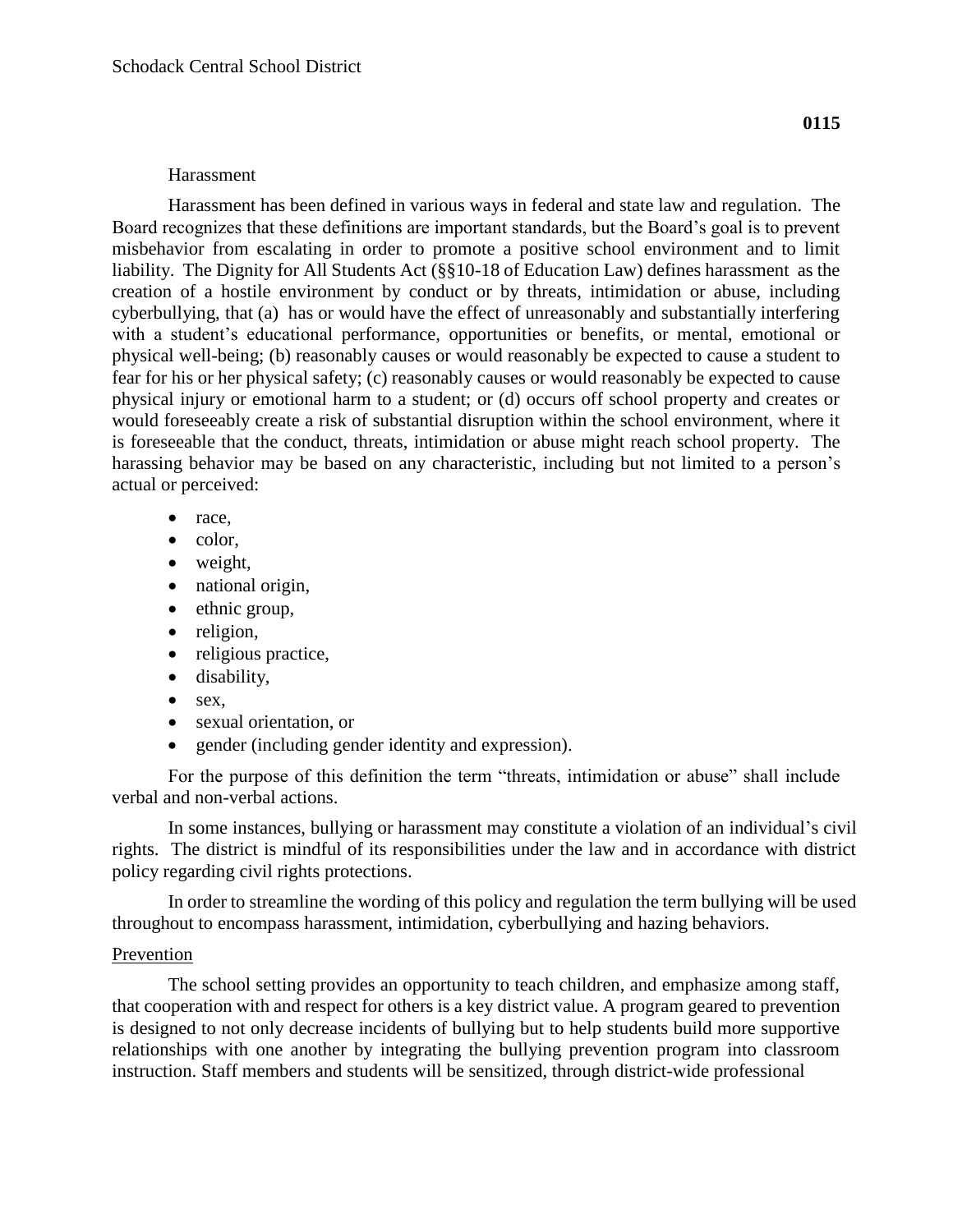Curricular material that raises awareness and sensitivity to discrimination or harassment and civility in the relationships of people of different races, weights, national origins, ethnic groups, religions, religious practices, mental or physical abilities, sexual orientations, sexes or gender expression or identities will be included in the instructional program K-12.

In order to implement this program the Board will designate at its annual organizational meeting a Dignity Act Coordinator (DAC) for each school in the district. One of the DAC's will be designated as the district-wide coordinator whose responsibilities are described in the accompanying regulation. The role of each DAC is to oversee and enforce this policy in the school to which they are assigned.

# Intervention

Intervention by adults and bystanders is an important step in preventing escalation and resolving issues at the earliest stages. Intervention will emphasize education and skill-building.

Successful intervention may involve remediation. Remedial responses to bullying include measures designed to correct the problem behavior, prevent another occurrence of the behavior and protect the target. Remediation may be targeted to the individual(s) involved in the bullying behavior or environmental approaches which are targeted to the school or district as a whole.

In addition, intervention will focus upon the safety of the target. Staff is expected, when aware of bullying, to report it in accordance with this policy, refer the student to designated resources for assistance, or to intervene in accordance with this policy and regulation.

# Provisions for Students Who So Not Feel Safe at School

The Board acknowledges that, notwithstanding actions taken by district staff, intervention may require a specific coordinated approach if the child does not feel safe at school. Students who do not feel safe at school are limited in their capacity to learn and reach their academic potential. Staff, when aware of bullying, should determine if accommodations are needed in order to help ensure the safety of the student and bring this to the attention of the Building Principal or any other Dignity Act Coordinator (DAC). The Building Principal, other appropriate staff, the student and the student's parent will work together to define and implement any needed accommodations.

The district recognizes that there is a need to balance accommodations which enhance student safety against the potential to further stigmatize the targeted student. Therefore, each case will be handled individually. The student, parent/guardian, and school administration will collaborate to establish safety provisions that best meet the needs of the targeted student. Followup discussion and/or meetings will be scheduled, as needed, to ensure that safety concerns have been adequately addressed and to determine when and if accommodations need to be changed or discontinued.

# Incident Reporting and Investigation

Although it can be difficult to step forward, the district can't effectively address bullying if incidents are not reported. Students who have been bullied, parents whose children have been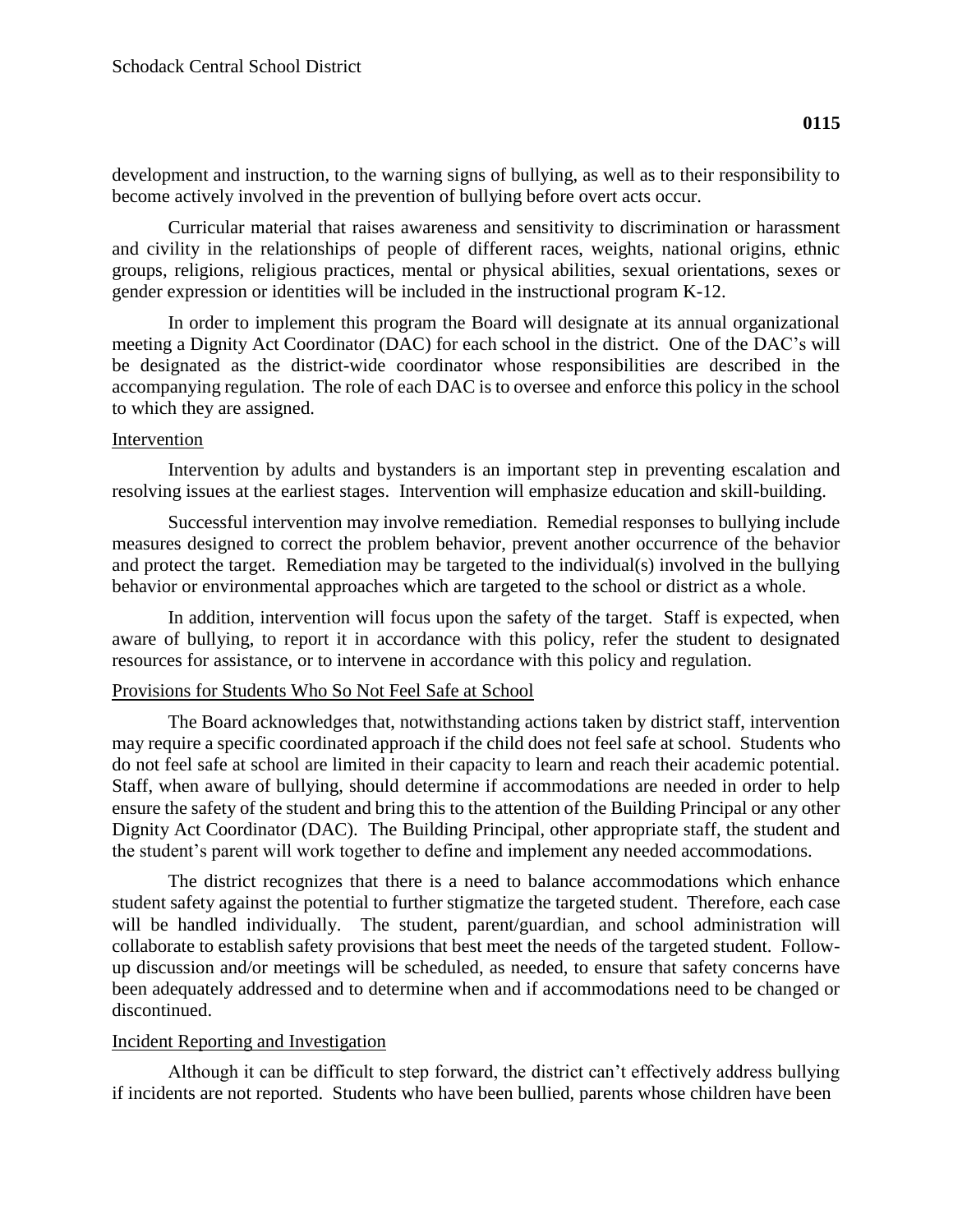bullied or other students who observe bullying behavior are encouraged and expected to make a verbal and/or written complaint to any school personnel in accordance with the training and guidelines provided. Staff who observe or learn of incident(s) of bullying are required, in accordance with State law, to make an oral report to the Building Principal or DAC within one school day and to fill out the district reporting form within two school days. If a staff person is unsure of the reporting procedure, he/she is expected to inquire about how to proceed by speaking with his/her supervisor. A district employee may be deemed to have permitted unlawful discrimination or harassment if he/she fails to report an observed incident, whether or not the target complains.

At all times, complaints will be documented, tracked and handled in accordance with the regulations and procedures accompanying this policy, or, if applicable, 0100, Equal Opportunity and Nondiscrimination, or 0110, Sexual Harassment and the district's Code of Conduct. The DAC or Building Principal will prepare a report for the Superintendent based on complaints filed.

An equitable and thorough investigation will be carried out the DAC or Building Principal in accordance with the accompanying regulation. In addition, the results of the investigation shall be reported back to both the target and the accused as specified in the accompanying regulation. If either of the parties disagrees with the results of the investigation, they can appeal the findings in accordance with the regulations that accompany this policy. Verified bullying incidents that meet the criteria established by the state will be included in the statewide reporting system when applicable, in accordance with law and regulation.

The Board will receive the annual VADIR report, as well as any other state-required report relevant to bullying and/or school climate, for each building and for the district as whole. Based on the review of the data, the Board may consider further action, including but not limited to modification of this policy and additional training.

### Disciplinary Consequences/Remediation

While the focus of this policy is on prevention, acts of bullying may still occur. In these cases, offenders will be given the clear message that their actions are wrong and the behavior must improve. Student offenders will receive in-school guidance in making positive choices in their relationships with others. If appropriate, disciplinary action that is measured, balanced and ageappropriate will be taken by the administration in accordance with the district's Code of Conduct, as applicable. If the behavior rises to the level of criminal activity, law enforcement will be contacted.

Consequences for a student who commits an act of bullying shall be unique to the individual incident and will vary in method and severity according to the nature of the behavior, the developmental age of the student, and the student's history of problem behaviors, and must be consistent with the district's Code of Conduct.

# Non-Retaliation

All complainants and those who participate in the investigation of a complaint in conformity with state law and district policies, who have acted reasonably and in good faith, have the right to be free from retaliation of any kind.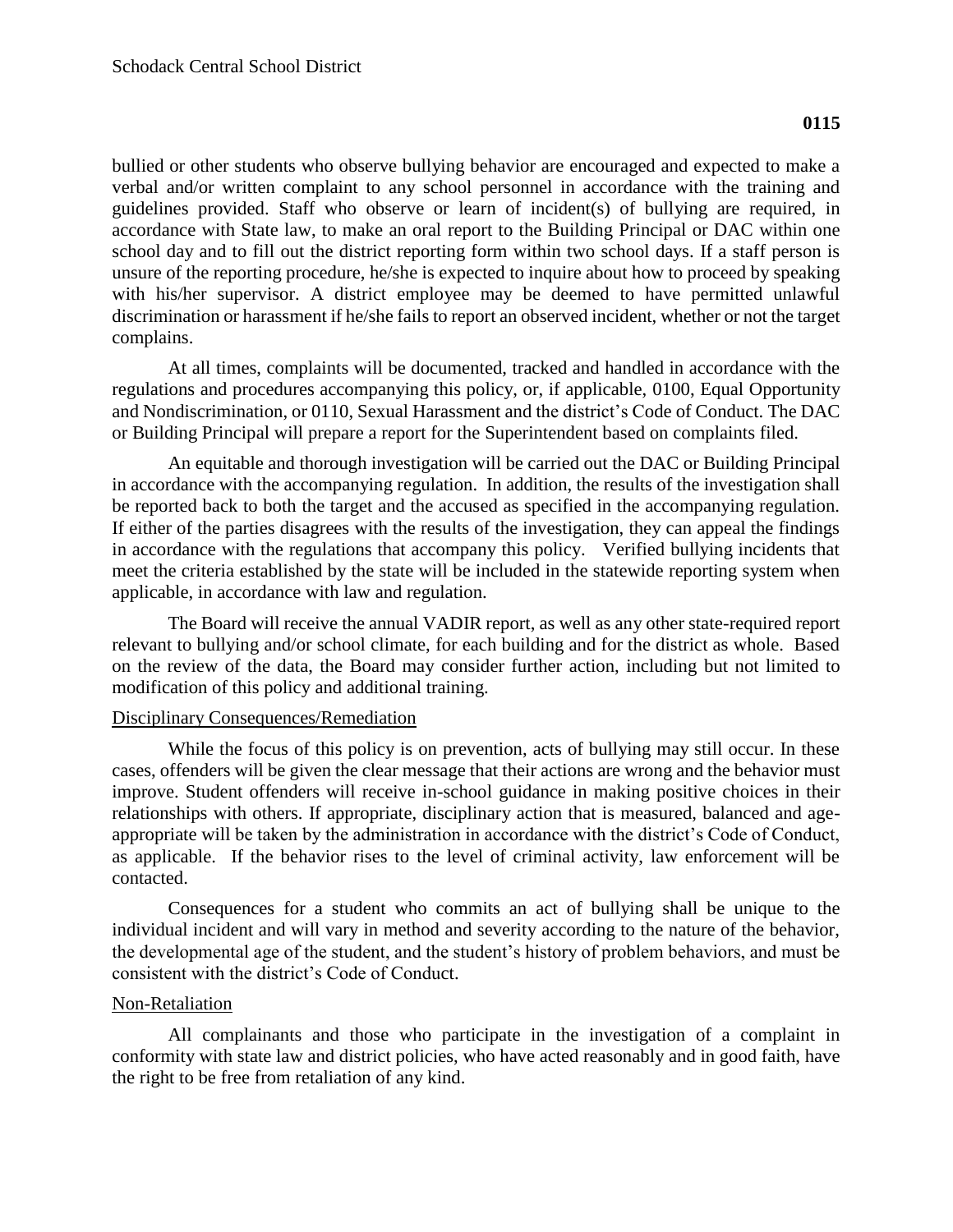# **Training**

The Board recognizes that in order to implement an effective bullying prevention and intervention program, professional development is needed. The Superintendent, the districtwide DAC and the District Professional Development Team will incorporate training to support this program in new teacher orientation and the annual professional development plan, as needed. Training opportunities will be provided for all staff, including but not limited to bus drivers, cafeteria and hall monitors and all staff who have contact with students. The DACs will be trained in accordance with state requirements and will continue their professional development so as to successfully support this policy and program.

### Dissemination, Monitoring and Review

This policy, or a plain language summary, shall be published in student registration materials, student, parent and employee handbooks, and posted on the district's website. A bullying complaint form will be available on the district's website. The district will ensure that the process of reporting bullying is clearly explained to students, staff and parents on an annual basis.

Each year, as part of the annual review of the Code of Conduct, this policy will be reviewed to assess its effectiveness and compliance with state and federal law. If changes are needed, revisions will be recommended to the Board for its consideration.

The district will ensure that reporting of information to the public in conjunction with this policy will be in a manner that complies with student privacy rights under the Family Educational Rights and Privacy Act (FERPA).

Cross-ref: 0100, Equal Opportunity and Nondiscrimination

0110, Sexual Harassment

4321, Programs for Students with Disabilities

5300, Code of Conduct

5710. Violent and Disruptive Incident Reporting

- 9700, Staff Development
- Ref: Dignity for All Students Act, Education Law, §10 18 Americans with Disabilities Act, 42 U.S.C. §12101 *et seq.* Title VI, Civil Rights Act of 1964, 42 U.S.C. §2000d *et seq.* Title VII, Civil Rights Act of 1964, 42 U.S.C. §2000e *et seq*.; 34 CFR §100 *et seq.* Title IX, Education Amendments of 1972, 20 U.S.C. §1681 *et seq.* §504, Rehabilitation Act of 1973, 29 U.S.C. §794 Individuals with Disabilities Education Law, 20 U.S.C §§1400 *et seq*. Executive Law §290 *et seq.* (New York State Human Rights Law) Education Law §§313(3), 3201, 3201-a 8 NYCRR 100.2(c), (l), (jj), (kk); 119.6 *Tinker v. Des Moines Independent Community School Dist*., 393 US 503, (1969) *Doninger v. Niehoff,* 527 F.3d 41 (2d. Cir. 2008)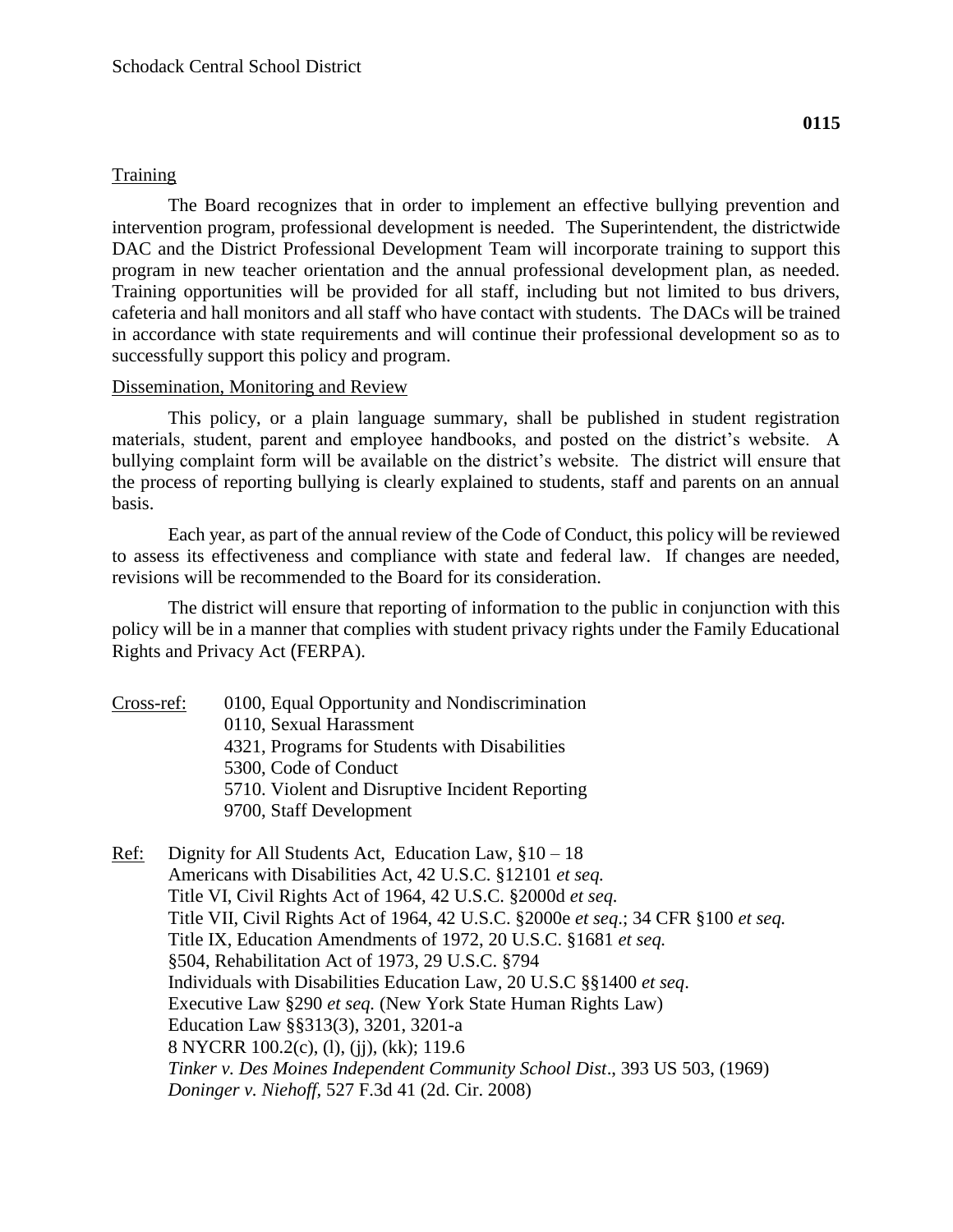*Pollnow v. Glennon,* 594 F.Sup. 220, 224 aff'd 757 F.2d. 496 *Davis v. Monroe County Board of Education*, 526 U.S. 629 (1999) *Gebser v. Lago Vista Independent School District*, 524 U.S, 274 (1998) *Faragher v. City of Boca Raton*, 524 U.S. 775 (1998) *Burlington Industries v. Ellerth*, 524 U.S. 742 (1998) *Oncale v. Sundowner Offshore Services, Inc.,* 523 U.S. 75 (1998) *Franklin v. Gwinnett County Public Schools,* 503 U.S. 60 (1992) *Meritor Savings Bank, FSB v. Vinson*, 477 U.S. 57 (1986) *Appeal of K.S. 43 Ed. Dept. Rep. 492 Appeal of Ravick 40 Ed. Dept. Rep. 262 Appeal of Orman 39 Ed. Dept. Rep. 811*

Adoption date: February 11, 2016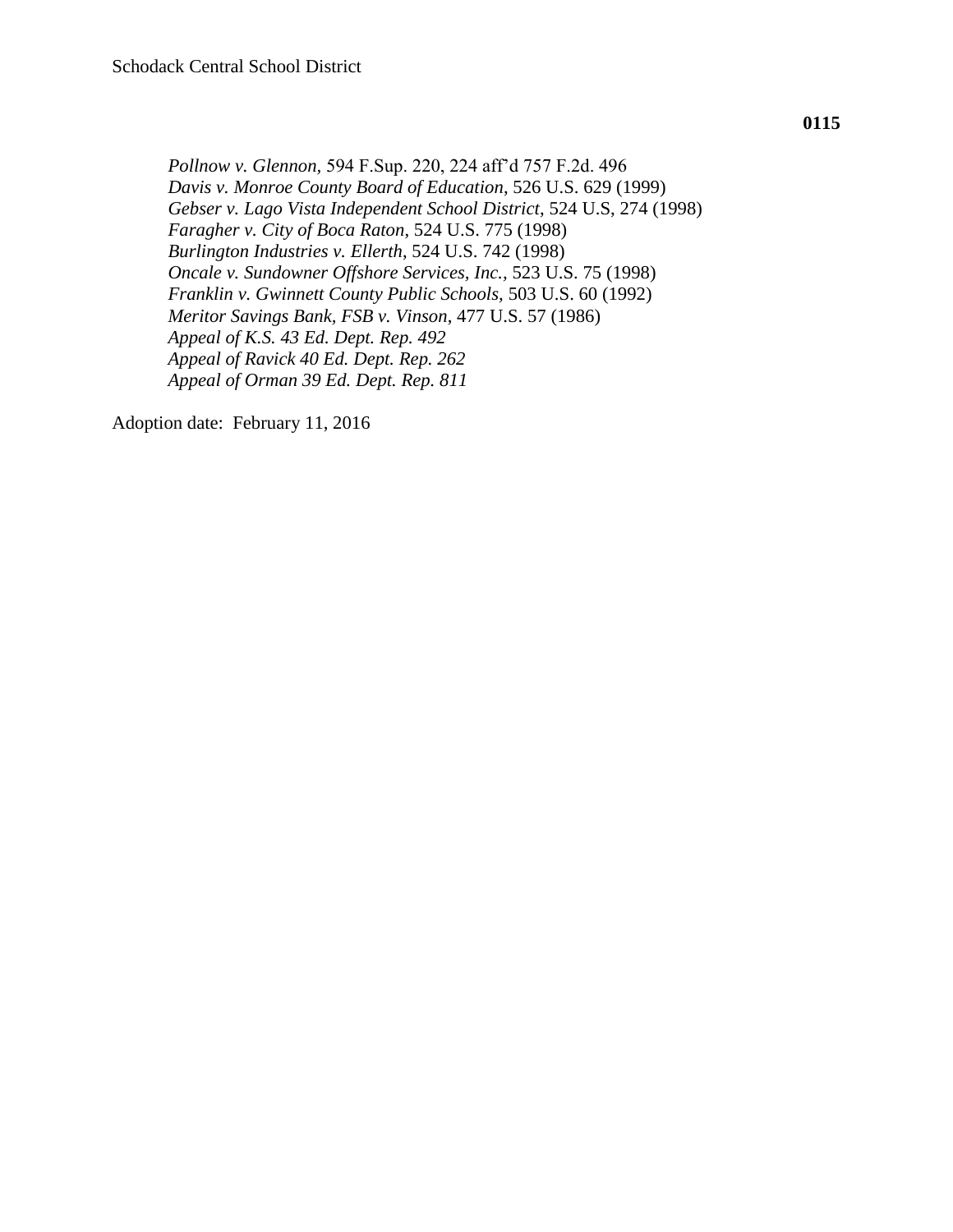### **STUDENT HARASSMENT AND BULLYING PREVENTION AND INTERVENTION REGULATION**

The Board condemns and strictly prohibits all forms of discrimination, such as harassment, hazing, intimidation and bullying on school grounds, school buses and at all school-sponsored activities, programs and events. Discrimination, harassment, hazing or bullying that takes place at locations outside of school grounds, such as cyberbullying, which can be reasonably expected to materially and substantially interfere with the requirements of appropriate discipline in the operation of the school or impinge on the rights of other students are prohibited, and may be subject to disciplinary consequences

# Definitions

Bullying

Under the amended Dignity for All Students Act bullying and harassment are equivalent and used interchangeably. In order to facilitate implementation, provide meaningful guidance and prevent behaviors from rising to a violation of law, bullying is further understood to be a hostile activity which harms or induces fear through the threat of further aggression and/or creates terror. Bullying may be premeditated or a sudden activity. It may be subtle or easy to identify, done by one person or a group. Bullying often includes the following characteristics:

- 1. Power imbalance occurs when a bully uses his/her physical or social power over a target.
- 2. Intent to harm the bully seeks to inflict physical or emotional harm and/or takes pleasure in this activity.
- 3. Threat of further aggression the bully and the target believe the bullying will continue.
- 4. Terror when any bullying increases, it becomes a "systematic violence or harassment used to intimidate and maintain dominance." (Barbara Coloroso, *The Bully, The Bullied & The Bystander*, 2003)

There are at least three kinds of bullying: verbal, physical and social/relational.

- Verbal bullying (which can be delivered orally, electronically or in writing) includes name calling, insulting remarks, verbal teasing, frightening phone calls, violent threats, extortion, taunting, gossip, spreading rumors, racist slurs,), anonymous notes, etc.
- Physical bullying includes poking, slapping, hitting, tripping or causing a fall, choking, kicking, punching, biting, pinching, scratching, spitting, twisting arms or legs, damaging clothes and personal property, or threatening gestures.
- Social or relational bullying includes excluding someone from a group, isolating, shunning, spreading rumors or gossiping, arranging public humiliation, undermining relationships, teasing about clothing, looks, giving dirty looks, aggressive stares, etc. The New York State Education Department provides further guidance on bullying and cyberbullying prevention on the following website: [http://www.p12.nysed.gov/technology/internet\\_safety/documents/cyberbullying.html](http://www.p12.nysed.gov/technology/internet_safety/documents/cyberbullying.html)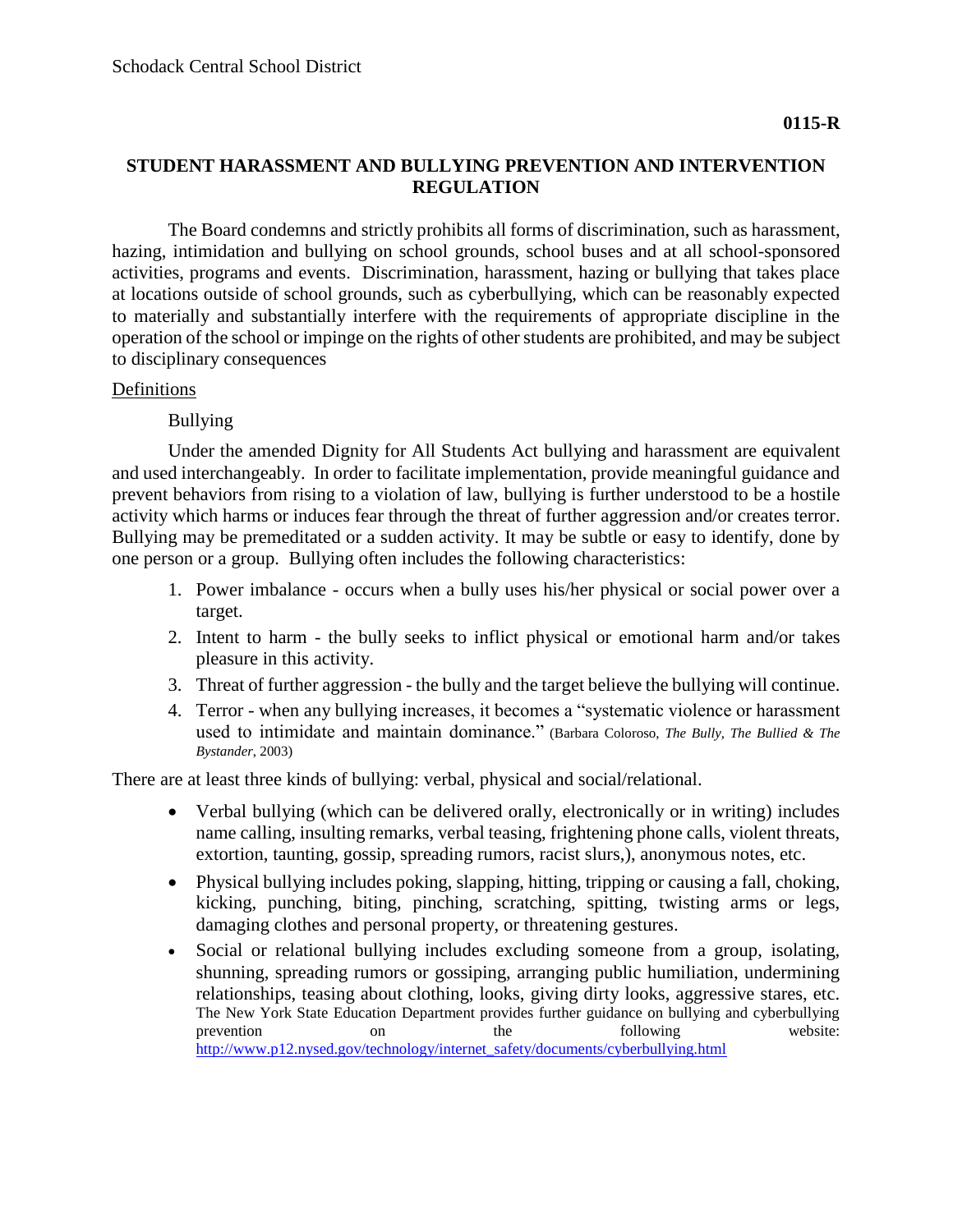### **Discrimination**

Discrimination is the act of denying rights, benefits, justice, equitable treatment or access to facilities available to all others, to an individual or group of people because of the group, class or category to which that person belongs (as listed under *Harassment* as defined below).

### Harassment

Harassment has been defined in various ways in federal and state law (including the penal law) and regulation. The Board recognizes that these definitions are important standards, but the Board's goal is to prevent behaviors from escalating to violations of law and, instead, to promote a positive school environment and limit liability. The Dignity for All Students Act (§§10-18 of Education Law) defines harassment as the creation of a hostile environment by conduct or by threats, intimidation or abuse, including cyberbullying, that (a) has or would have the effect of unreasonably and substantially interfering with a student's educational performance, opportunities or benefits, or mental, emotional or physical well-being; (b) reasonably causes or would reasonably be expected to cause a student to fear for his or her physical safety; (c) reasonably causes or would reasonably be expected to cause physical injury or emotional harm to a student; or (d) occurs off school property and creates or would foreseeably create a risk of substantial disruption within the school environment, where it is foreseeable that the conduct, threats, intimidation or abuse might reach school property. The harassing behavior may be based on any characteristic, including but not limited to a person's actual or perceived:

- race,
- $\bullet$  color,
- weight,
- national origin,
- $\bullet$  ethnic group,
- religion,
- religious practice,
- disability,
- $\bullet$  sex,
- sexual orientation, or
- gender (including gender identity and expression).
- Gender identity is one's self-conception as being male or female, as distinguished from actual biological sex or sex assigned at birth.
- Gender expression is the manner in which a person represents or expresses gender to others, often through behavior, clothing, hairstyles, activities, voice or mannerisms.

For purposes of this definition, the term "threats, intimidation or abuse" shall include verbal and non-verbal actions.

# Hazing

Hazing is an induction, initiation or membership process involving harassment which produces public humiliation, physical or emotional discomfort, bodily injury or public ridicule or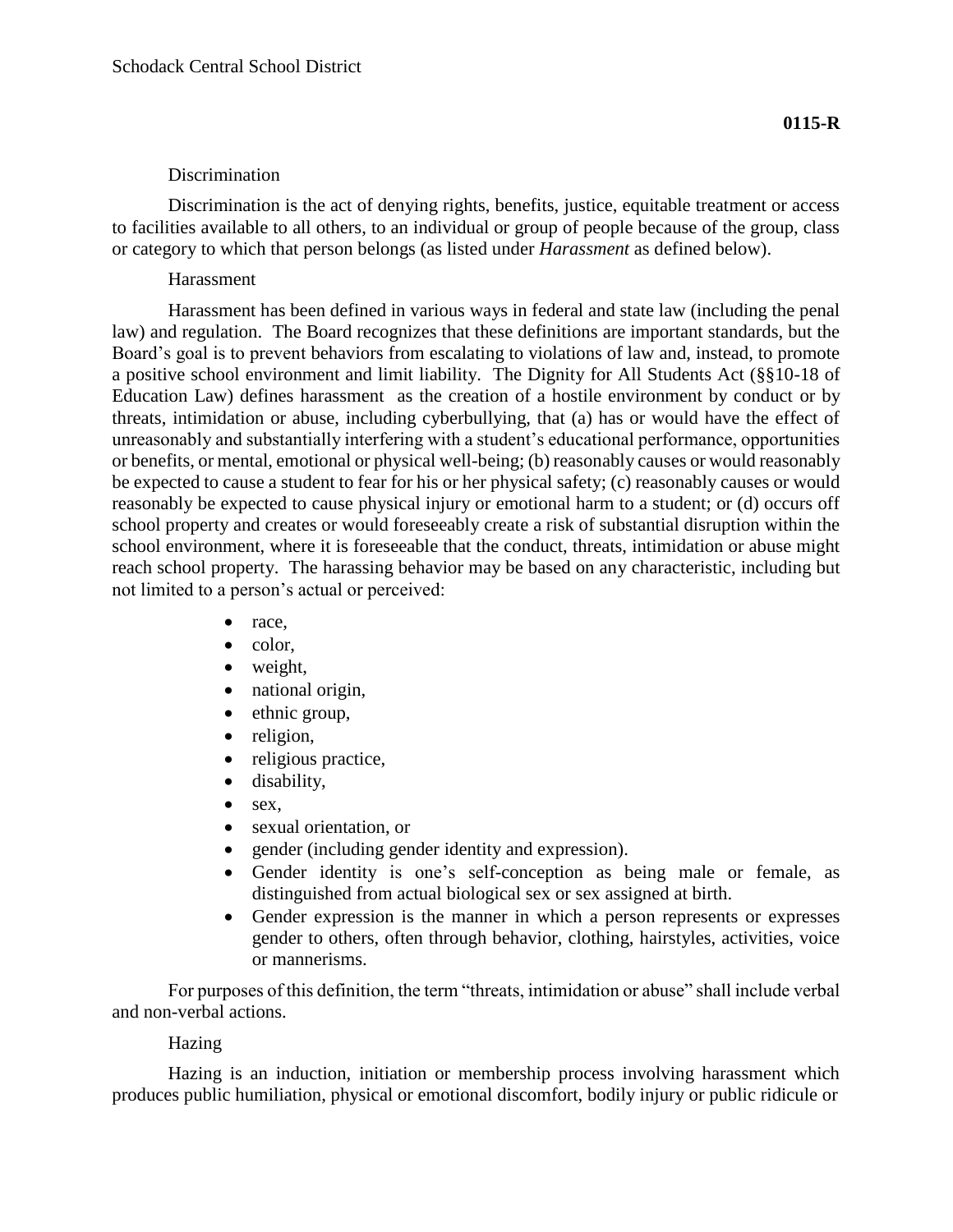creates a situation where public humiliation, physical or emotional discomfort, bodily injury or public ridicule is likely to occur.

# Prevention

Prevention is the cornerstone of the district's effort to address bullying. The components of such an effort involve the following:

- Following the principles and practices of "*Educating the Whole Child Engaging the Whole School: Guidelines and Resources for Social and Emotional Development and Learning (SEDL) in New York State* – Adopted by the Board of Regents July 18, 2011.*"* District curriculum will emphasize developing empathy, tolerance and respect for others.
- Learning about and identifying the early warning signs and precursor behaviors that may lead to bullying.
- Gathering information about bullying at school directly from students (through surveys and other mechanisms); analyzing and using the data gathered to assist in decisionmaking about programming and resource allocation.
- Establishing clear school wide and classroom rules about bullying consistent with the district's code of conduct.
- Training adults in the school community to respond sensitively and consistently to bullying.
- Raising awareness among adults, through training, of the school experiences of marginalized student populations (as enumerated in the *Definitions* section above), social stigma in the school environment, gender norms in the school environment, and strategies for disrupting bullying or other forms of violence.
- Providing adequate supervision, particularly in less structured areas such as in the hallways, cafeteria, school bus and playground.
- Raising parental awareness and involvement in the prevention program and in addressing problems.
- Using educational opportunities or curriculum, including, if applicable, the Individual Educational Program (IEP), to address the underlying causes and impact of bullying.

### Role of the Dignity Act Coordinator(s)(DAC)

The Board of Education will annually designate a staff member, who has been thoroughly trained in human relations in the areas of race, color, weight, national origin, ethnic group, religion, religious practice, disability, sexual orientation, gender (including gender identity and expression), and sex, as the Dignity Act Coordinator (DAC) for each school, accountable for implementation of this policy. In addition, one will be designated as the district-wide coordinator who will be responsible for ensuring equivalency in programming across buildings. The building-level DAC will be responsible for coordinating and enforcing this policy and regulation in the school to which they are assigned, including but not limited to coordination of: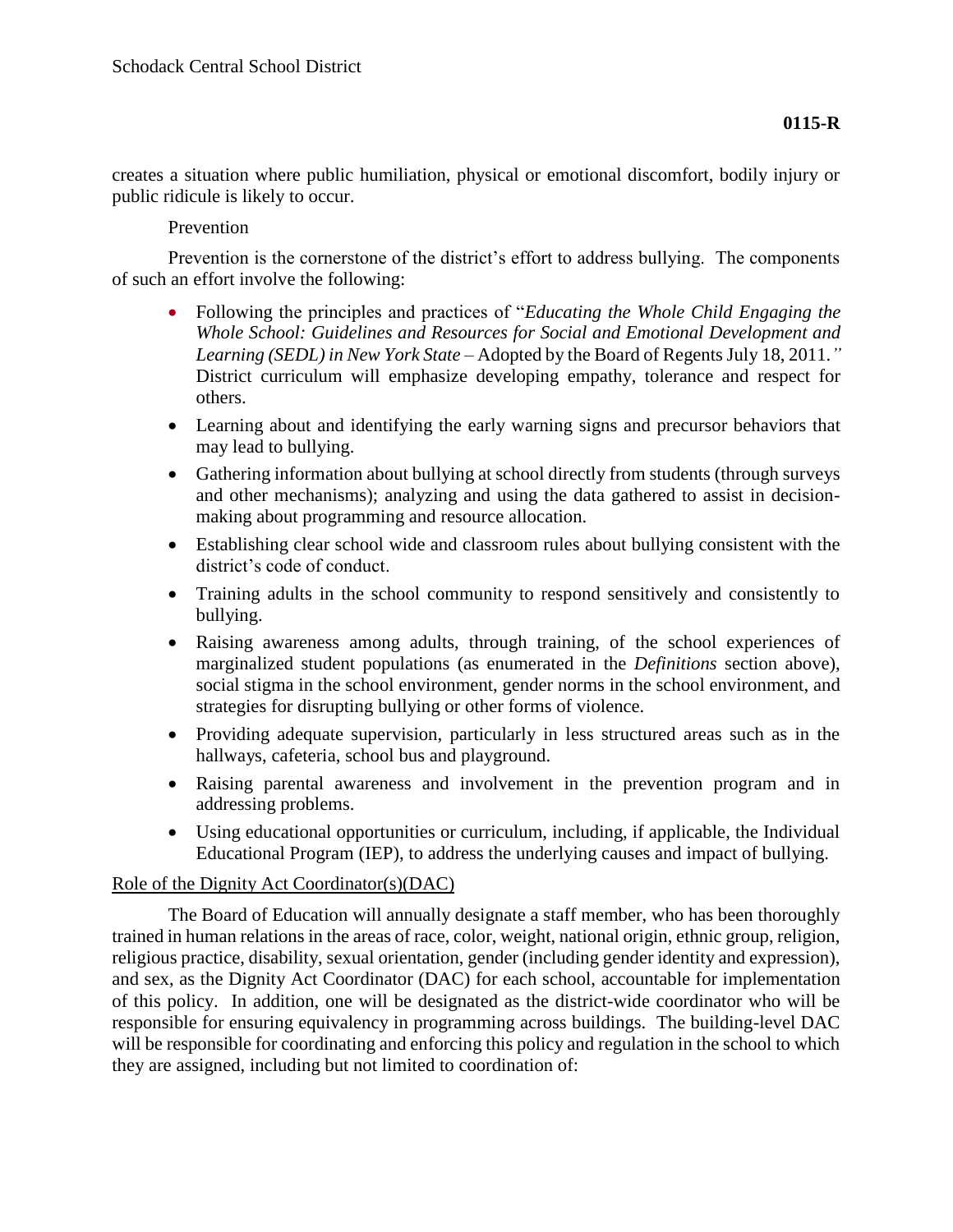- the work of the building-level committees;
- professional development for staff members and,
- the complaint process, and
- management of the Dignity Act's civility curriculum components.

#### Incident(s) Reporting

In order for the Board to effectively enforce this policy and to take prompt corrective measures, it is essential that all targets and persons with knowledge of bullying report such behavior immediately to the Building Principal, the principal's designee or a Dignity Act Coordinator (DAC) as soon as possible after the incident so that it may be effectively investigated and resolved. The district will also make a bullying complaint form available on its website to facilitate reporting. The district will collect relevant data from written and verbal complaints to allow for systematic reporting.

Staff who observe or learn of incident(s) of bullying are required, in accordance with State law, to orally report it to Building principal or DAC within one school day and to fill out the district reporting form within two school days. If a staff person is unsure of the reporting procedure, he/she is expected to inquire about how to proceed by speaking with his/her supervisor. A district employee may be deemed to have permitted unlawful discrimination or harassment if he/she fails to report an observed incident, whether or not the target complains the district will thoroughly, promptly and equitably investigate all complaints, formal or informal, verbal or written. To the extent possible, all complaints will be treated in a confidential manner, although limited disclosure may be necessary to complete a thorough investigation.

In order to assist investigators, individuals should document the bullying as soon as it occurs and with as much detail as possible including: the nature of the incident(s); dates, times, places it has occurred; name of perpetrator(s); witnesses to the incident(s); and the target's response to the incident.

### Confidentiality

It is district policy to respect the privacy of all parties and witnesses to bullying. To the extent possible, the district will not release the details of a complaint or the identity of the complainant or the individual(s) against whom the complaint is filed to any third parties who do not need to know such information. However, because an individual's desire for confidentiality must be balanced with the district's legal obligation to provide due process to the accused, to conduct a prompt and thorough investigation, and/or to take necessary action to resolve the complaint, the district retains the right to disclose the identity of parties and witnesses to complaints in appropriate circumstances to individuals with a need to know. The staff member responsible for investigating complaints will discuss confidentiality standards and concerns with all complainants.

If a complainant requests that his/her name not be revealed to the individual(s) against whom a complaint is filed, the staff member responsible for conducting the investigation shall inform the complainant that: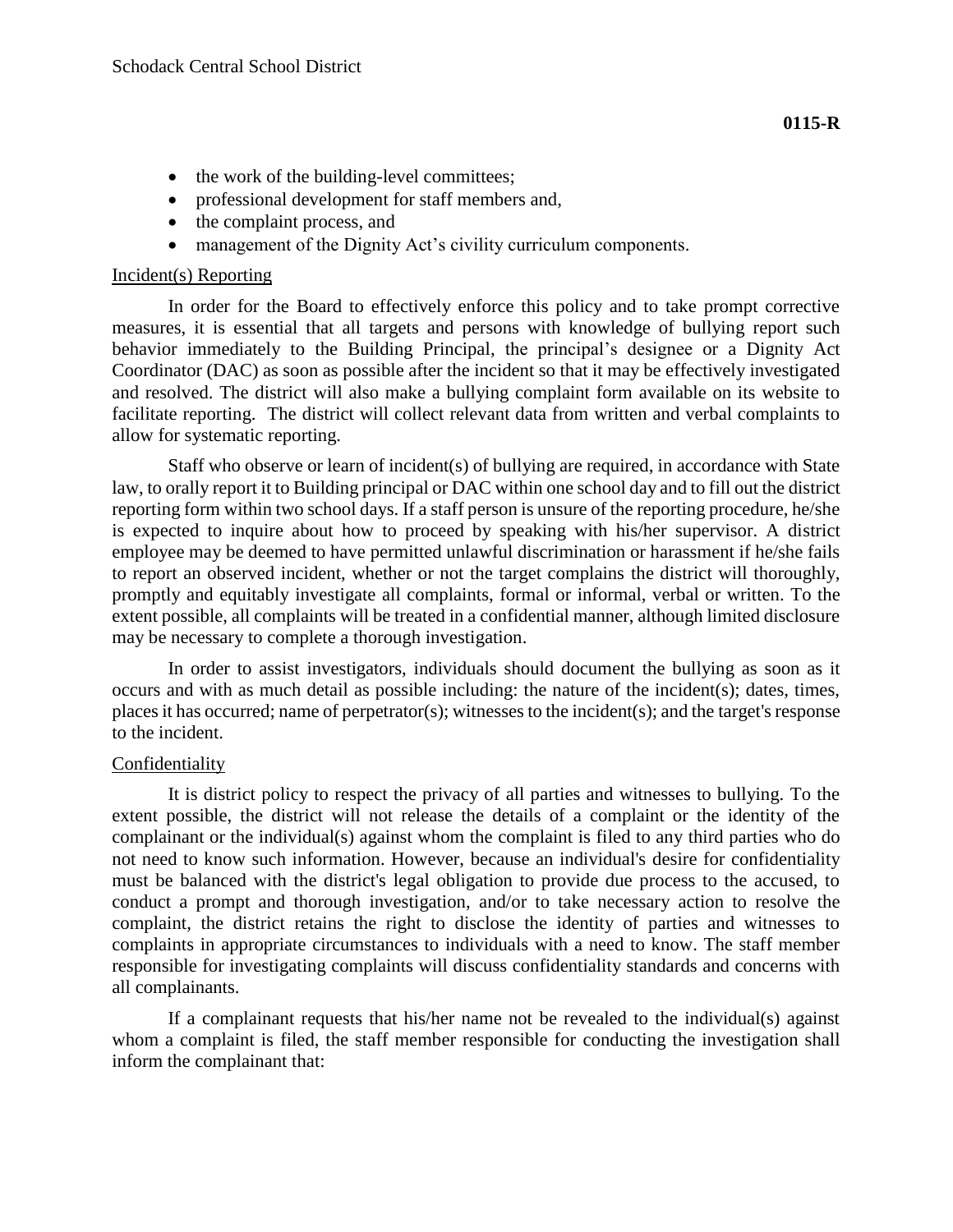- 1. the request may limit the district's ability to respond to his/her complaint;
- 2. district policy and federal law prohibit retaliation against complainants and witnesses;
- 3. the district will attempt to prevent any retaliation; and
- 4. the district will take strong responsive action if retaliation occurs.

If the complainant still requests confidentiality after being given the notice above, the investigator will take all reasonable steps to investigate and respond to the complaint consistent with the request as long as doing so does not preclude the district from responding effectively to the bullying and preventing the bullying of other students.

# Investigation and Resolution Procedure

A. Initial (Building-level) Procedure

Whenever a complaint of bullying is received whether verbal or written, it will be subject to a thorough preliminary review and investigation. Except in the case of severe or criminal conduct, the Building Principal, the principal's designee or a Dignity Act Coordinator shall make all reasonable efforts to resolve complaints informally at the school level. The goal of informal procedures is to end the bullying, prevent future incidents, ensure the safety of the target and obtain a prompt and equitable resolution to a complaint.

As soon as possible, but no later than three school days following receipt of a complaint, the Building Principal, the principal's designee or the Dignity Act Coordinator (DAC) will begin an investigation of the complaint by:

- Reviewing any written documentation provided by the target(s).
- Conducting separate interviews of the target(s), alleged perpetrator(s), and witnesses, if any, and documenting the conversations.
- Providing the alleged perpetrator(s) a chance to respond and notify him/her that if objectionable behavior has occurred, it must cease immediately. The individual will be made aware of remediation opportunities as well as potential disciplinary consequences.
- Determining whether the complainant needs any accommodations to ensure his/her safety, and following up periodically until the complaint has been resolved. Accommodations may include, but are not limited to:
	- o A "permanent" hall pass that allows the student to visit a designated adult at any time;
	- o Access to private bathroom facilities;
	- o Access to private locker room facilities;
	- o An escort during passing periods;
	- o If the student feels unsafe in a specific class, an opportunity for individual tutoring or independent study until the case is resolved;
	- o An opportunity for independent study at home with district-provided tutor until the case is resolved;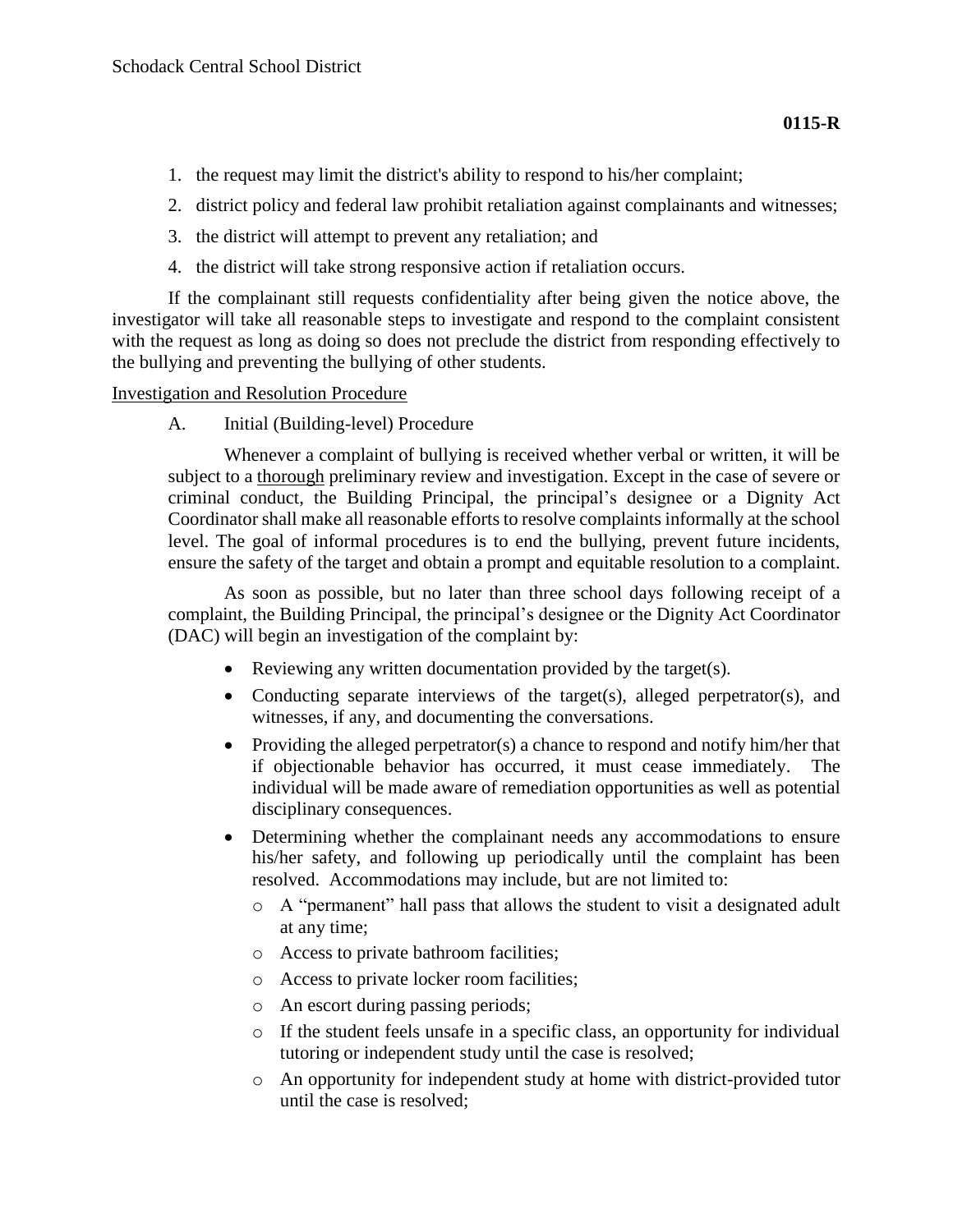- o Permission to use personal cell phone in the event that the student feels threatened and needs immediate access to parent or guardian;
- o Assignment of a bus monitor.

The district recognizes that there is a need to balance accommodations which enhance student safety against the potential to further stigmatize the targeted student. Therefore, each case will be handled individually, and the student, parent/guardian, and school administration will collaborate to establish safety provisions that best meet the needs of the targeted student. Follow-up discussion and/or meetings will be scheduled, as needed, to ensure that safety concerns have been adequately addressed and to determine when and if accommodations need to be changed or discontinued.

Parents of student targets and accused students should be notified within one school day of allegations that are serious or involve repeated conduct.

Where appropriate, informal methods may be used to resolve the complaint, including but not limited to:

- a. discussion with the accused, informing him or her of the district's policies and indicating that the behavior must stop;
- b. suggesting counseling, skill building activities and/or sensitivity training;
- c. conducting training for the department or school in which the behavior occurred, calling attention to the consequences of engaging in such behavior;
- d. requesting a letter of apology to the target;
- e. writing letters of caution or reprimand; and/or
- f. separating the parties.

Appropriate disciplinary action shall be recommended and imposed in accordance with district policy, the applicable collective bargaining agreement or state law. The district will make every reasonable effort to attempt to first resolve the misconduct through nonpunitive measures.

The investigator shall report back to both the target and the accused, within one week notifying them in writing, and also in person, as appropriate, regarding the outcome of the investigation and the action taken to resolve the complaint. The actions taken will be in conformance with the *Remediation/Discipline/Penalties* section of this regulation. The target shall report immediately if the objectionable behavior occurs again or if the alleged perpetrator retaliates against him/her.

If a complaint contains evidence or allegations of serious or extreme bullying, or a civil rights violation, the complaint shall be referred promptly to the Superintendent. The complainant will also be advised of other avenues to pursue their complaint, including contact information for state and federal authorities.

In addition, where the Building Principal, the principal's designee or the Dignity Act Coordinator (DAC) has a reasonable suspicion that the alleged bullying incident involves criminal activity, he/she should immediately notify the Superintendent, who shall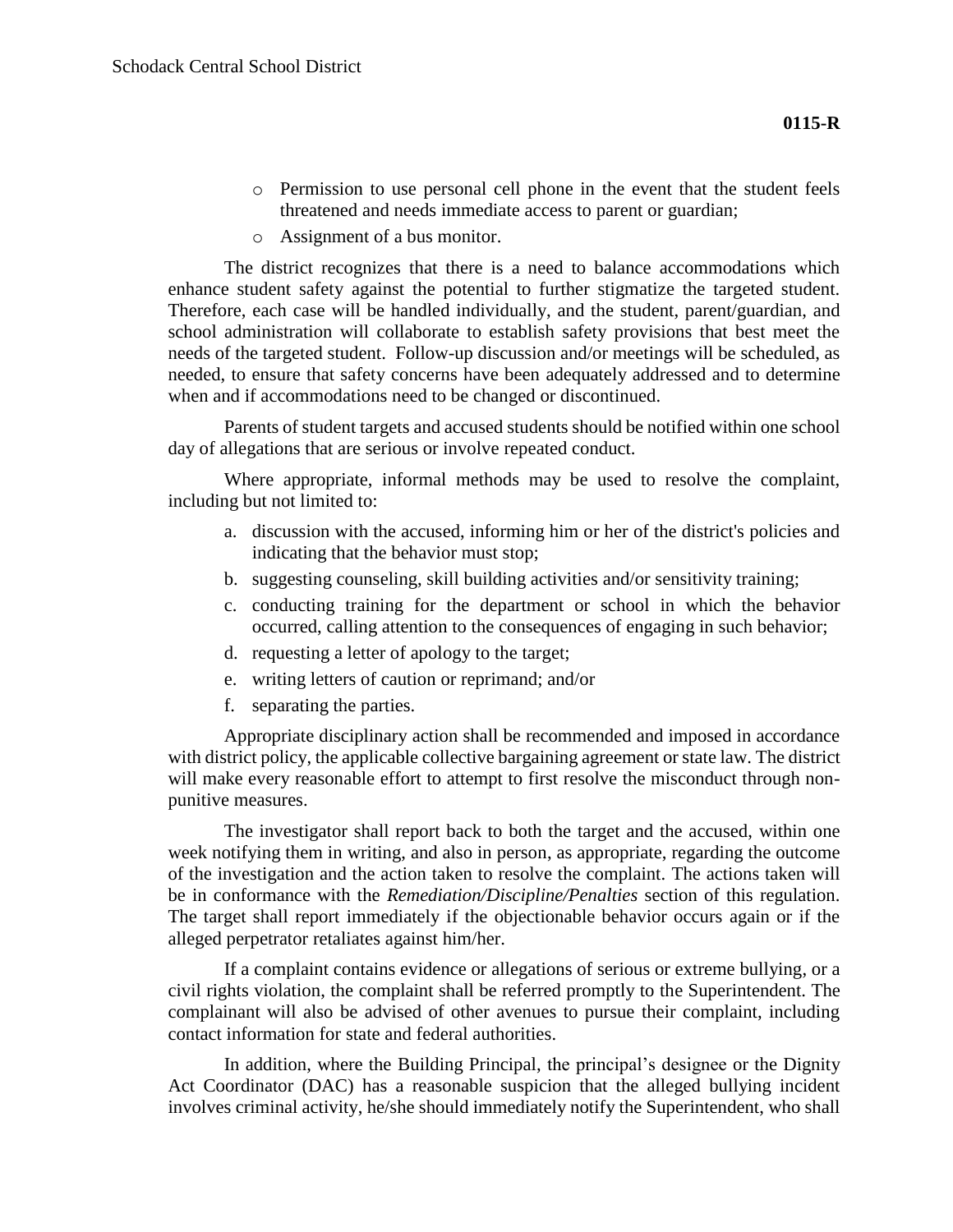then contact the school attorney, appropriate child protection and, if appropriate, law enforcement authorities.

Any party who is not satisfied with the outcome of the initial investigation may request a district-level investigation by submitting a written complaint to the Superintendent within 30 days.

### B. District-level Procedure

The Superintendent or his/her designee shall promptly investigate and equitably resolve all bullying complaints that are referred to him/her, as well as those appealed to the Superintendent following an initial investigation. In the event the complaint involves the Superintendent, the complaint shall be filed with or referred to the Board President, who shall refer the complaint to an appropriate independent individual for investigation.

The district level investigation should begin as soon as possible but not later than three school days following receipt of the complaint by the Superintendent or Board President.

In conducting the formal district level investigation, the district will endeavor to use individuals who have received formal training regarding such investigations or that have previous experience investigating such complaints.

If a district level investigation results in a determination that bullying did occur, prompt corrective action will be taken to end the misbehavior in accordance with the *Remediation/Discipline/Penalties* section of this regulation.

No later than 30 days following receipt of the complaint, the Superintendent (or in cases involving the Superintendent, the Board-appointed investigator) will notify the target and alleged perpetrator, in writing, of the outcome of the investigation. If additional time is needed to complete the investigation or take appropriate action, the Superintendent or Board-appointed investigator will provide all parties with a written status report within 30 days following receipt of the complaint.

Any party who is not satisfied with the outcome of the district-level investigation may appeal to the Board of Education by submitting a written request to the Board President within 30 days.

### C. Board-level Procedure

When a request for review by the Board has been made, the Superintendent shall submit all written statements and other materials concerning the case to the President of the Board.

The Board shall notify all parties concerned of the time and place when a hearing will be held. Such hearing will be held within 15 school days of the receipt of the request of the complainant.

The Board shall render a decision in writing within 15 school days after the hearing has been concluded.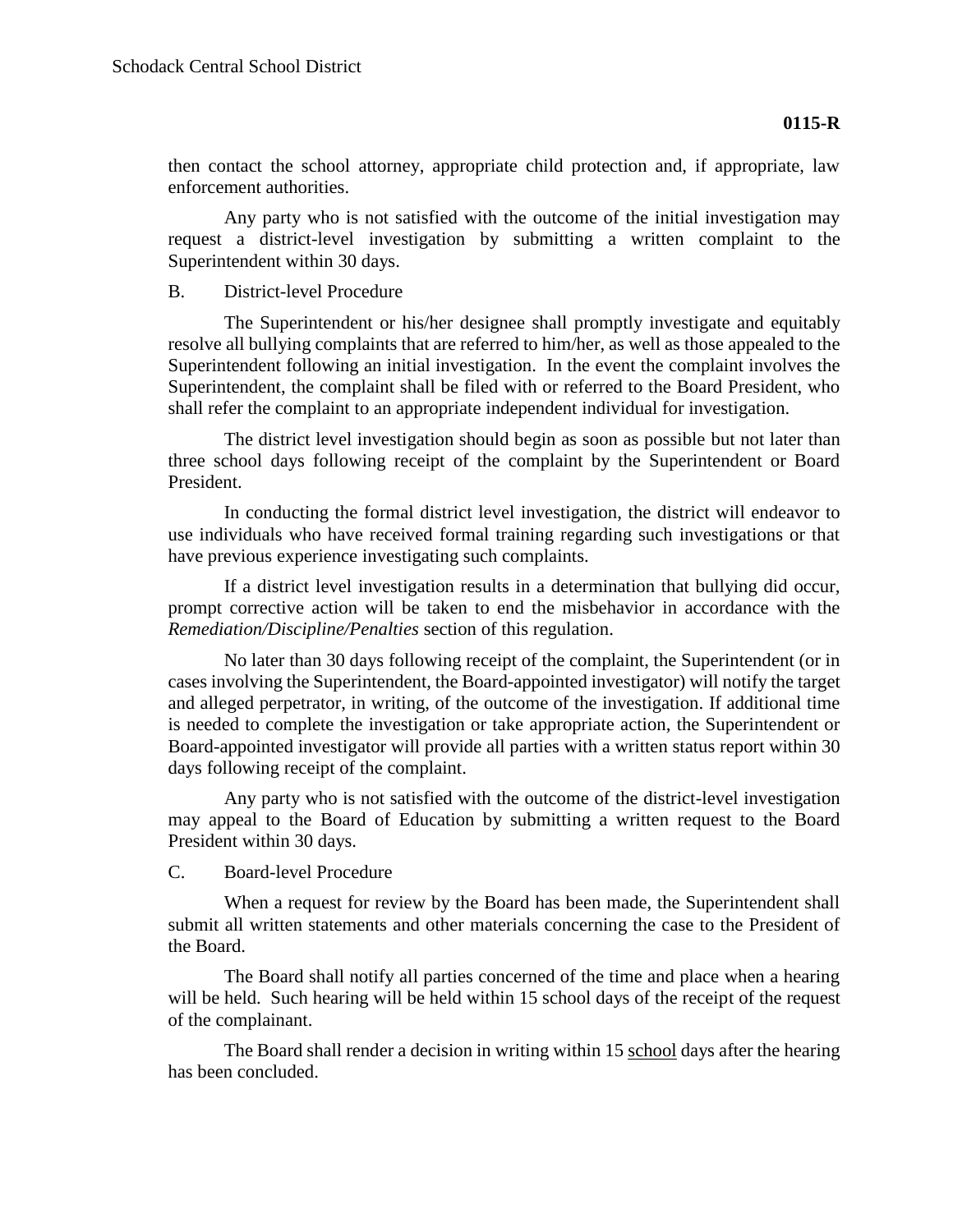The district shall retain documentation associated with complaints and investigations in accordance with Schedule ED-1.

# Retaliation Prohibited

Any act of retaliation against any person who opposes bullying behavior, or who has filed a complaint, is prohibited and illegal, and therefore subject to disciplinary action. Likewise, retaliation against any person who has testified assisted, or participated in any manner in an investigation, proceeding, or hearing of a bullying complaint is prohibited. For purposes of this policy, retaliation includes but is not limited to: verbal or physical threats, intimidation, ridicule, bribes, destruction of property, spreading rumors, stalking, harassing phone calls, and any other form of harassment. Any person who retaliates is subject to immediate disciplinary action up to and including suspension or termination.

### Remediation/Discipline/Penalties

Any individual who violates this policy by engaging in bullying will be subject to appropriate action, which may include disciplinary action. Remedial responses to bullying include measures designed to correct the problem behavior, prevent another occurrence of the behavior, and protect the target of the act. Appropriate remedial measures may include, but are not limited to:

- Restitution and restoration;
- Peer support group;
- Corrective instruction or other relevant learning or service experience;
- Changes in class schedule;
- Supportive intervention;
- Behavioral assessment or evaluation;
- Behavioral management plan, with benchmarks that are closely monitored;
- Student counseling;
- Parent conferences; or
- Student treatment or therapy.

Environmental remediation may include, but is not limited to:

- School and community surveys or other strategies for determining the conditions contributing to the relevant behavior;
- Modification of schedules:
- Adjustment in hallway traffic and other student routes of travel;
- Targeted use of monitors;
- Parent education seminars/workshops;
- Peer support groups.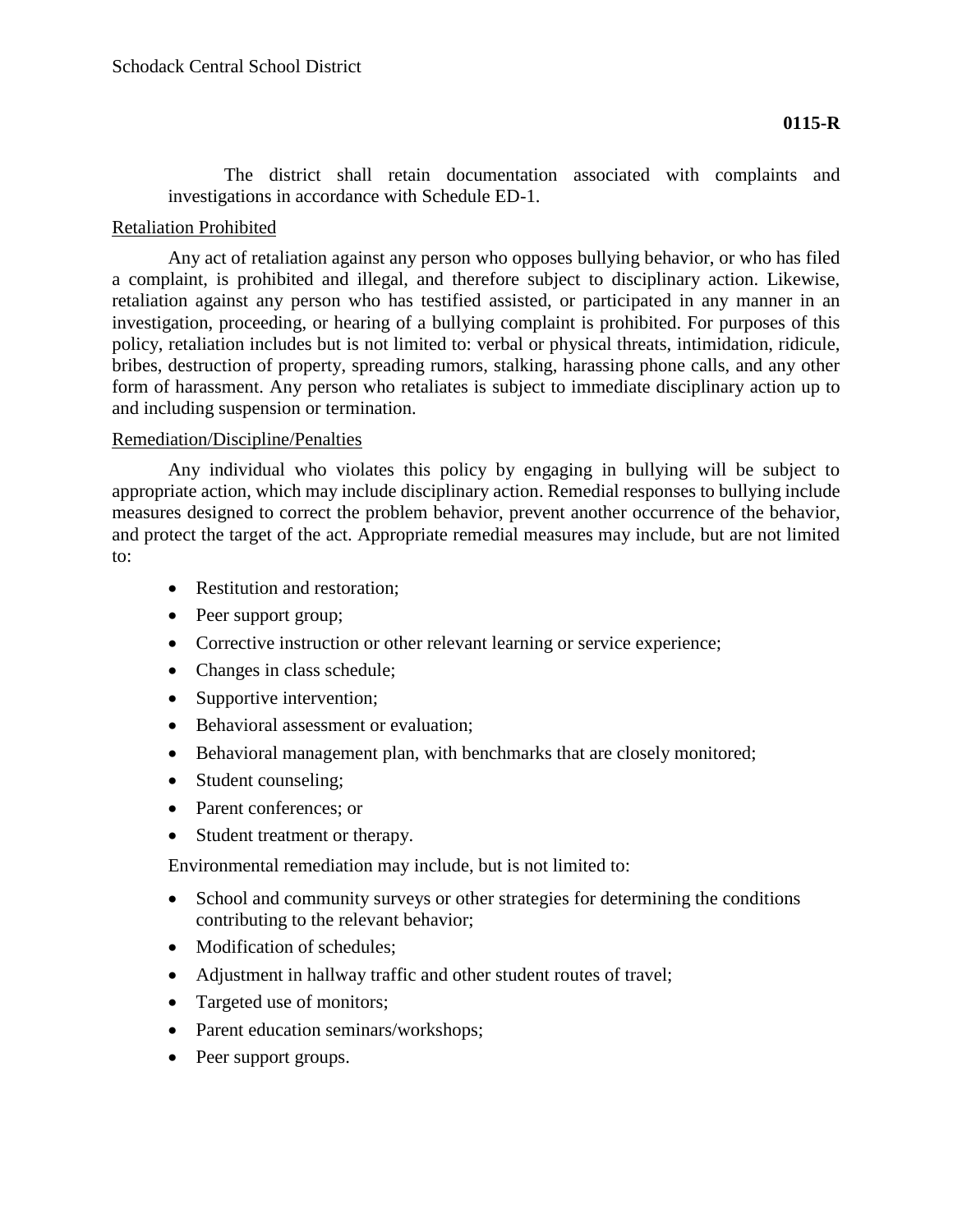Disciplinary measures available to school authorities include, but are not limited to the following:

Students: Discipline may range from a reprimand up to and including suspension from school, to be imposed consistent with the Code of Conduct and applicable law.

Employees: Discipline may range from a warning up to and including termination, to be imposed consistent with all applicable contractual and statutory rights.

Volunteers: Penalties may range from a warning up to and including loss of volunteer assignment.

Vendors: Penalties may range from a warning up to and including loss of district business.

Other individuals: Penalties may range from a warning up to and including denial of future access to school property.

### Policy Dissemination

All students and employees shall be informed of this policy in student and employee handbooks, on the district website and student registration materials. A poster summarizing the policy shall also be posted in a prominent location at each school.

All employees shall receive information about this policy and regulation at least once a year by having it available on the District's Google site.

Principals in each school shall be responsible for informing students and staff on a yearly basis of the terms of this policy, including the procedures for filing a complaint and information about the impact of bullying on the target and bystanders.

### Training

Training needs in support of this bullying prevention and intervention program will be reflected in the district's annual professional development plan, new teacher orientation, in curriculum and will be considered in the budget process. The DAC(s), administrative employees and other staff, such as counselors or social workers who have specific responsibilities for investigating and/or resolving complaints of bullying shall receive yearly training to support implementation of this policy, regulation and on related legal developments.

Adoption date: February 11, 2016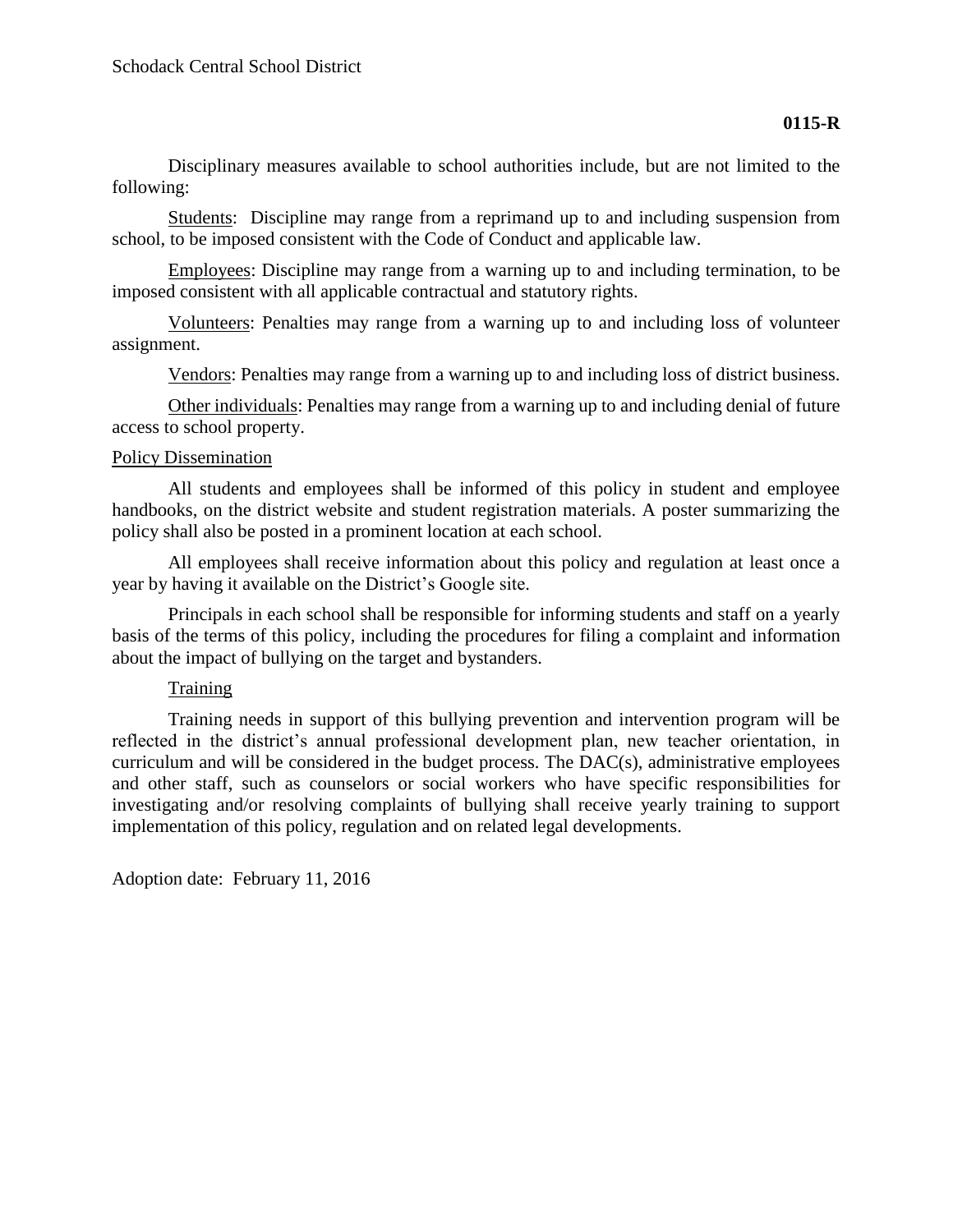### **HARASSMENT AND/OR BULLYING COMPLAINT FORM**

The purpose of this form is to inform the district of an incident or series of incidents of bullying and/or harassment so we can investigate and take appropriate steps. If you feel unsafe, or if your child feels that way, fill out this form, but we urge you to speak directly with the building principal by either visiting the main office or calling as soon as possible so we can address your concerns.

\_\_\_\_\_\_\_\_\_\_\_\_\_\_\_\_\_\_\_\_\_\_\_\_\_\_\_\_\_\_\_\_\_\_\_\_\_\_\_\_\_\_\_\_\_\_\_\_\_\_\_\_\_\_\_\_\_\_\_\_\_\_\_\_\_\_\_\_\_\_\_\_\_\_\_\_\_\_ \_\_\_\_\_\_\_\_\_\_\_\_\_\_\_\_\_\_\_\_\_\_\_\_\_\_\_\_\_\_\_\_\_\_\_\_\_\_\_\_\_\_\_\_\_\_\_\_\_\_\_\_\_\_\_\_\_\_\_\_\_\_\_\_\_\_\_\_\_\_\_\_\_\_\_\_\_\_ \_\_\_\_\_\_\_\_\_\_\_\_\_\_\_\_\_\_\_\_\_\_\_\_\_\_\_\_\_\_\_\_\_\_\_\_\_\_\_\_\_\_\_\_\_\_\_\_\_\_\_\_\_\_\_\_\_\_\_\_\_\_\_\_\_\_\_\_\_\_\_\_\_\_\_\_\_\_ \_\_\_\_\_\_\_\_\_\_\_\_\_\_\_\_\_\_\_\_\_\_\_\_\_\_\_\_\_\_\_\_\_\_\_\_\_\_\_\_\_\_\_\_\_\_\_\_\_\_\_\_\_\_\_\_\_\_\_\_\_\_\_\_\_\_\_\_\_\_\_\_\_\_\_\_\_\_ \_\_\_\_\_\_\_\_\_\_\_\_\_\_\_\_\_\_\_\_\_\_\_\_\_\_\_\_\_\_\_\_\_\_\_\_\_\_\_\_\_\_\_\_\_\_\_\_\_\_\_\_\_\_\_\_\_\_\_\_\_\_\_\_\_\_\_\_\_\_\_\_\_\_\_\_\_\_

| <b>Student Name:</b> |         | Student ID: |  |
|----------------------|---------|-------------|--|
| Grade:               | School: |             |  |

\_\_\_\_\_\_\_\_\_\_\_\_\_\_\_\_\_\_\_\_\_\_\_\_\_\_\_\_\_\_\_\_\_\_\_\_\_\_\_\_\_\_\_\_\_\_\_\_\_\_\_\_\_\_\_\_\_\_\_\_\_\_\_\_\_\_\_\_\_\_\_\_

Describe the incident(s). Please include when and where it happened.

List the name(s) of the individual(s) accused of bullying and/or harassment.

| Were there any witnesses? $\_\_\_\$ Nes $\_\_\_\$ No If yes, please list the names of the individual(s). |
|----------------------------------------------------------------------------------------------------------|
|                                                                                                          |

\_\_\_\_\_\_\_\_\_\_\_\_\_\_\_\_\_\_\_\_\_\_\_\_\_\_\_\_\_\_\_\_\_\_\_\_\_\_\_\_\_\_\_\_\_\_\_\_\_\_\_\_\_\_\_\_\_\_\_\_\_\_\_\_\_\_\_\_\_\_\_\_\_\_\_\_\_\_

*I certify that all statements on this form are accurate and true to the best of my knowledge.*

\_\_\_\_\_\_\_\_\_\_\_\_\_\_\_\_\_\_\_\_\_\_\_\_\_\_\_\_\_\_\_\_\_\_\_\_\_ \_\_\_\_\_\_\_\_\_\_\_\_\_\_\_\_\_\_\_\_\_

Signature Date